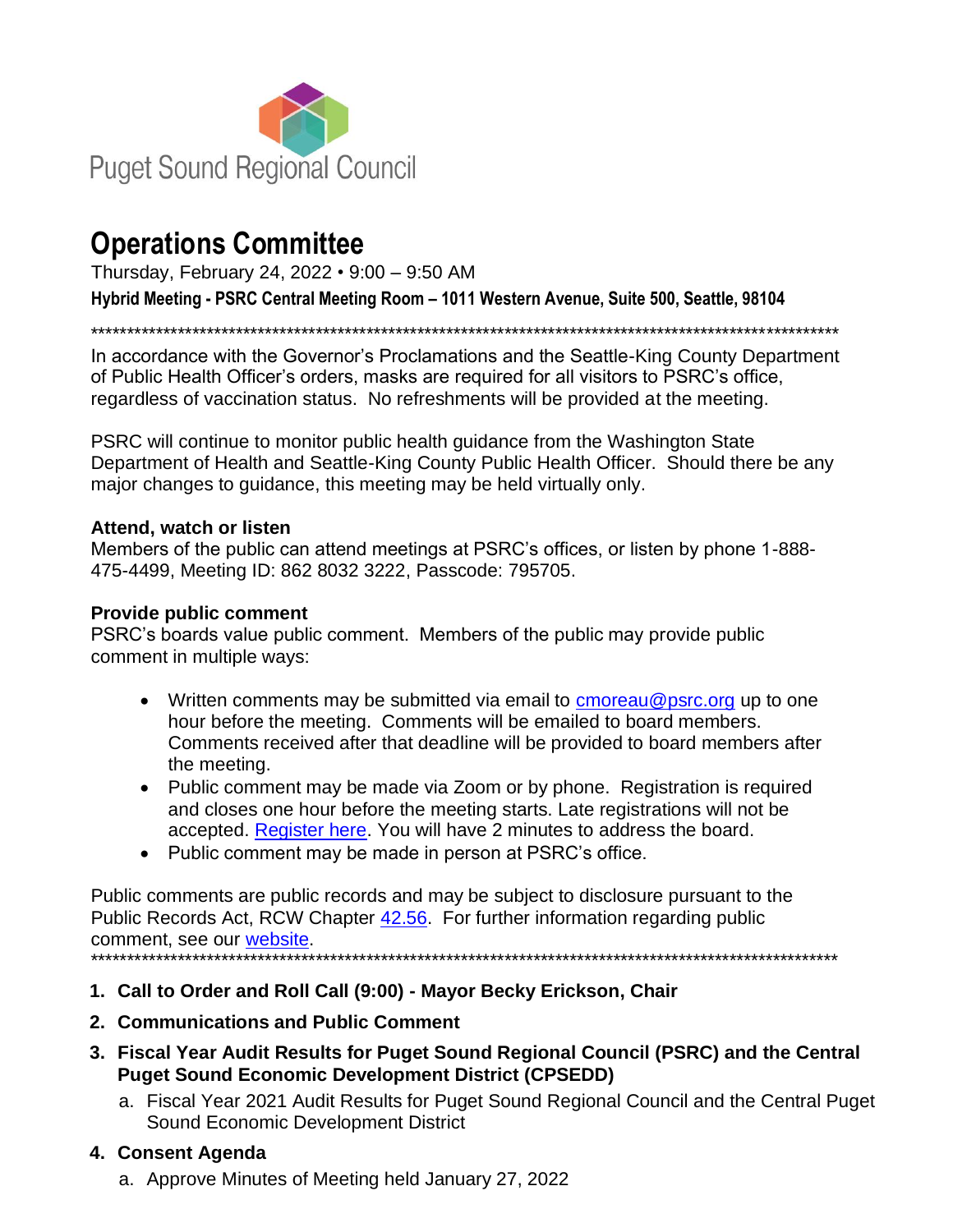b. Approve Vouchers Dated January 15, 2022 through February 7, 2022 in the Amount of \$642,423.64

#### **5. Information/Discussion Items**

- a. Accountability Audit Feedback
- b. Monthly Budget Status Report
- c. Contract Status Report
- d. Completed Contracts
- e. Grant Status Report

#### **6. Next Meeting:**

Thursday, March 24, 2022, 9:00 - 9:50 AM

## **7. Adjourn (9:50)**

Board members please submit proposed amendments and materials prior to the meeting for distribution. Organizations/individuals may submit information for distribution. Send to Casey Moreau, e-mai[l cmoreau@psrc.org;](mailto:cmoreau@psrc.org) fax (206) 587-4825; or mail.

Sign language and communication material in alternate formats can be arranged given sufficient notice by calling (206) 464-7090 or TTY Relay 711.

العربية | Arabic, 中文 | Chinese, Deutsch | German, Français | French, 한국어 | Коrean, Русский | Russian, Español | Spanish, Tagalog, Tiếng việt | Vietnamese, visit [https://www.psrc.org/contact-center/language-assistance.](https://www.psrc.org/contact-center/language-assistance)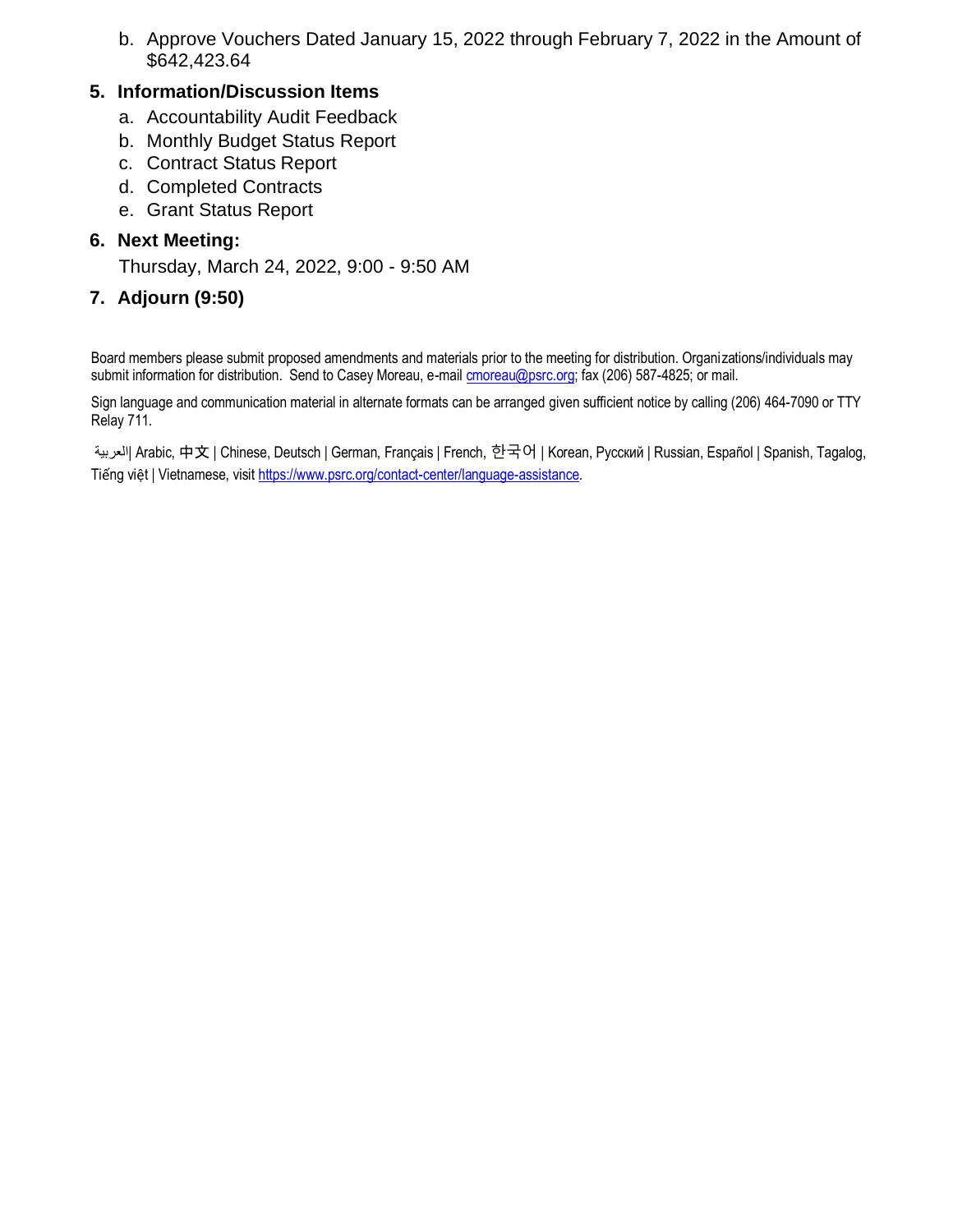

#### **DISCUSSION ITEM Example 2022** February 17, 2022

- **To:** Operations Committee
- **From:** Josh Brown, Executive Director

### **Subject: Fiscal Year 2021 Audit Results for Puget Sound Regional Council and the Central Puget Sound Economic Development District**

On February 24, 2022, the State Auditor's Office will hold their annual exit conference via Zoom. At the exit conference, the State Auditor's Office will present the results of their audit of both the Puget Sound Regional Council and Economic Development District.

Once finalized, audit reports will be published on the State Auditor's Office website at: [www.sao.wa.gov.](http://www.sao.wa.gov/)

For more information, please contact Lili Mayer at (206) 971-3268, or [lmayer@psrc.org.](mailto:lmayer@psrc.org)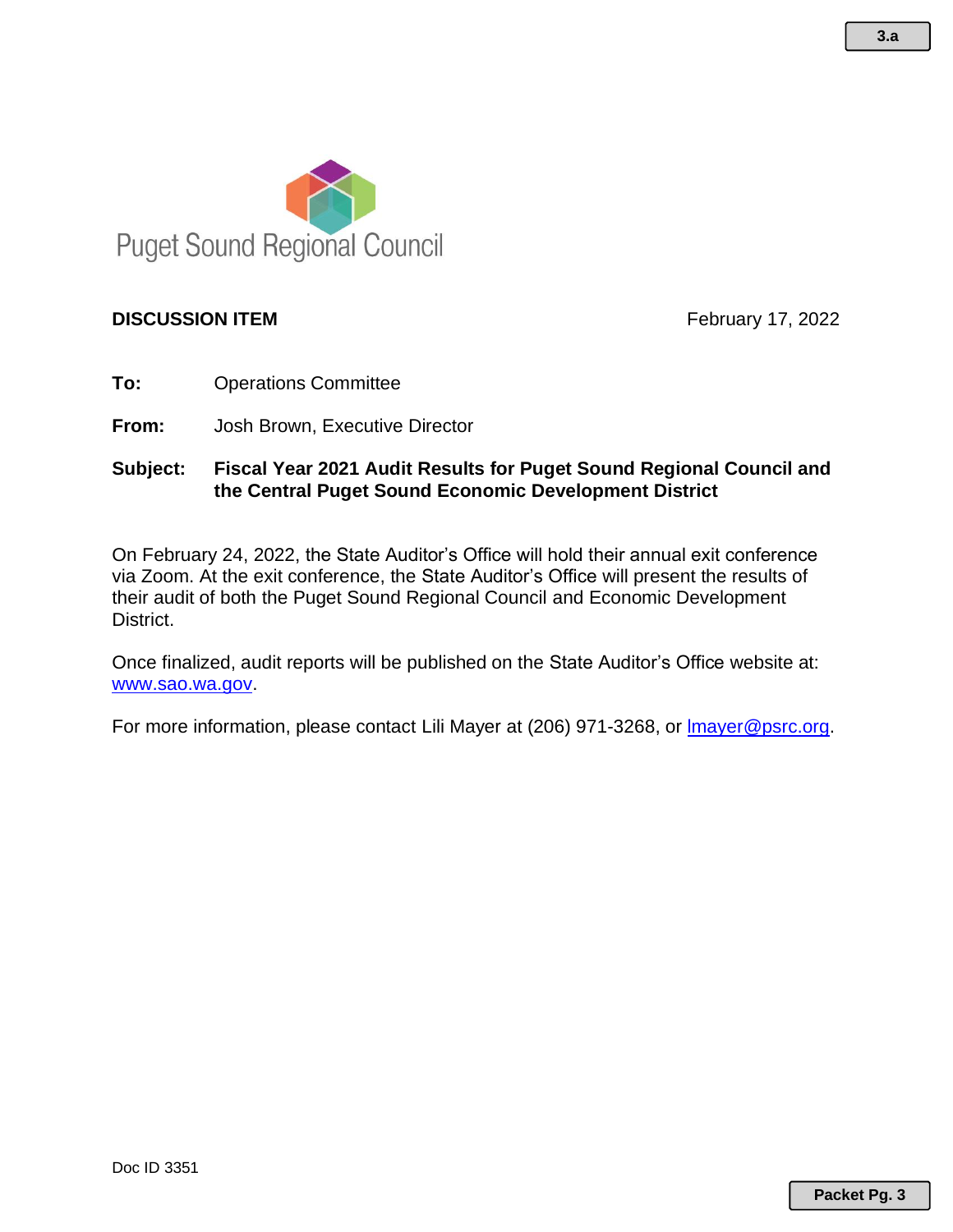

#### **MINUTES OPERATIONS COMMITTEE MEETING THURSDAY, JANUARY 27, 2022 PUGET SOUND REGIONAL COUNCIL, HYBRID MEETING 9:00 a.m.**

#### **1. Call to Order and Roll Call**

Mayor Becky Erickson called the meeting of the Operations Committee to order at 9:00 a.m. Chair Erickson shared that this was the first hybrid meeting for the Operations Committee, allowing for remote and in-person attendance. A call-in number was provided on the meeting agenda for members of the public to listen to the meeting.

See attached attendance roster for members and alternates present for all or part of the virtual meeting.

Guests and staff present for all or part of the virtual meeting were: Ben Bakkenta, PSRC Josh Brown, PSRC Nancy Buonanno Grennan, PSRC Eric Clute, PSRC Amy Efroymson, etairosHR Patty Jakala, PSRC Thu Le, PSRC Liana Lopez, PSRC Lili Mayer, PSRC Casey Moreau, PSRC Michelle Stewart, PSRC Eva Tourangeau, PSRC Andrew Werfelmann, PSRC

A quorum was established by roll call.

#### **2. Communications and Public Comment**

No public comment was received.

#### **3. Consent Agenda**

a. Approve Minutes of Meeting held December 2, 2021

b. Approve Vouchers Dated November 15, 2021 through January 10, 2022 in the Amount of \$1,830,912.20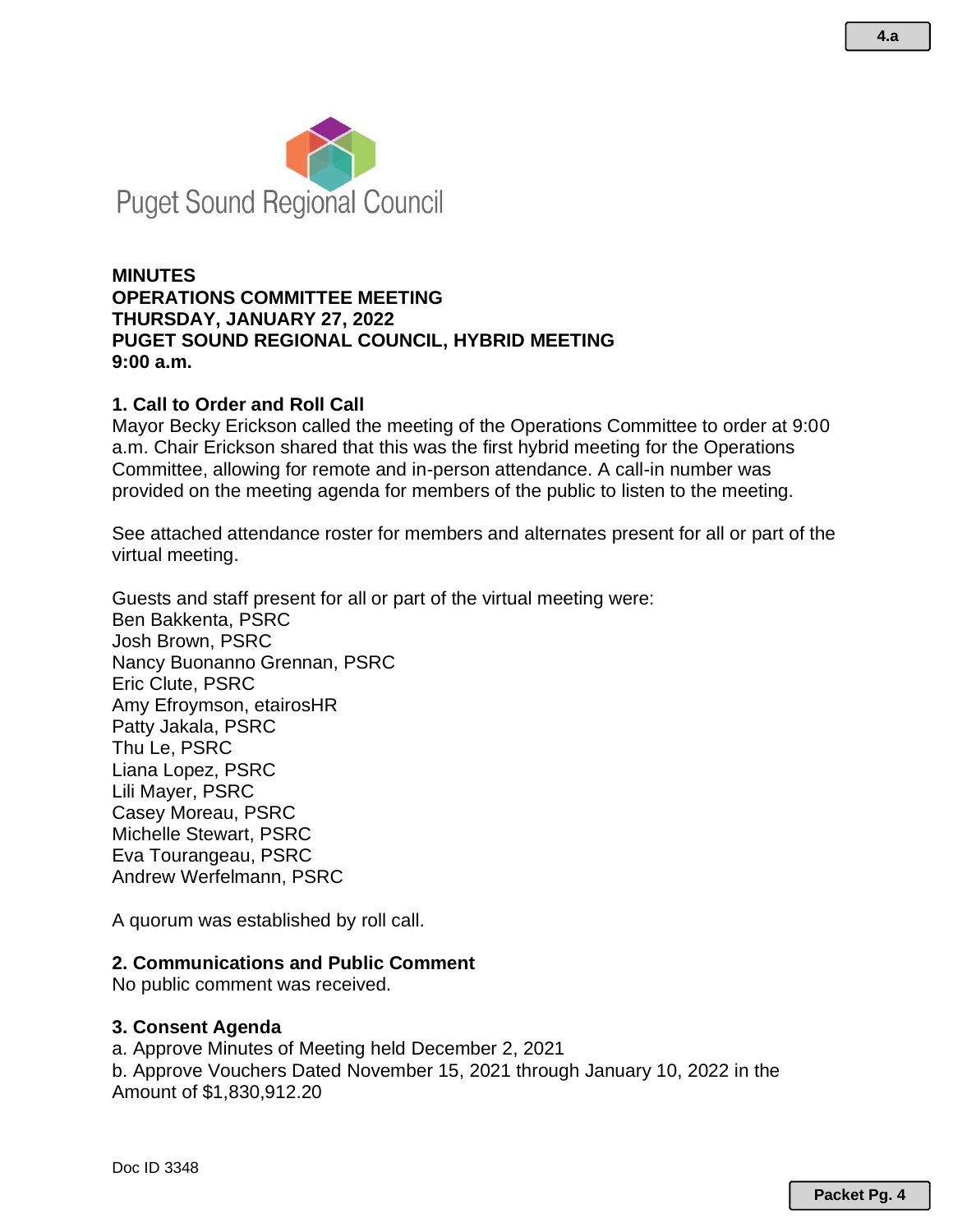Mayor Erickson thanked Councilmember Chris Roberts for being a second signer on PSRC's vouchers.

**Consent Agenda–Action: It was moved and seconded (Pugh/Roberts) to approve the minutes of the Operations Committee meeting December 2, 2021, and the vouchers dated November 15, 2021 through January 10, 2022 in the Amount of \$1,830,912.20. The motion was unanimous.**

#### **4a. Action Item – Adopt 2022 Amendment to PSRC's Title VI Plan**

Nancy Buonanno Grennan, PSRC, shared that as a recipient of federal funds, PSRC is required to have a Title VI Plan. The Executive Board adopted the most recent plan in September 2021. The next update is due to the Federal Transportation Administration in October 2024.

An update to PSRC's Title VI plan is required when there are substantial changes to the program, including changes to staff for Title VI program coordination. Previously, Maggie Moore, Senior Planner, was listed as a Title VI co-coordinator along with Nancy Buonanno Grennan, Deputy Executive Director. Maggie recently transferred from the Regional Planning Division to the Growth Management Planning Division. The proposed amendment to the 2021 plan deletes Maggie Moore as a co-coordinator. Nancy Buonanno Grennan will be listed as the sole coordinator for the Title VI Plan. PSRC is currently recruiting an engagement lead and will assign responsibility for the Title VI program to this position. PSRC expects to amend the plan again in 2022 with the updated staff member.

#### **ACTION: It was moved and seconded (McDermott/Lewis) to recommend the Executive Board adopt the 2022 Amendment to PSRC's Title VI Plan.**

#### **5a. Information Item – PSRC 2021 Base Pay Market Study – etariosHR**

Nancy Buonanno Grennan, PSRC, informed the committee that PSRC has its human resources consultant perform an annual base pay market study. Nancy shared that the high-level recommendations were to adjust the pay bands' minimum, mid and maximum points by 3%, effective February 1. These changes only affect staff if their salaries were below the new minimum of the pay bands. The adjustments will support the recruitment of new staff, ensuring starting salaries remain competitive.

Amy Efroymson, PSRC, briefed the committee that five different survey sources were used to inform the base pay market study. Sixteen positions were reviewed, or roughly 62% of staff. The positions reviewed were all within 10% of market rate. It is likely that annual base pay review and adjustments are doing a better job of maintaining competitive pay. The recommended changes had minimal effect on expenditures and were within PSRC's budget.

#### **5b. Information Item – New Employee Status Report**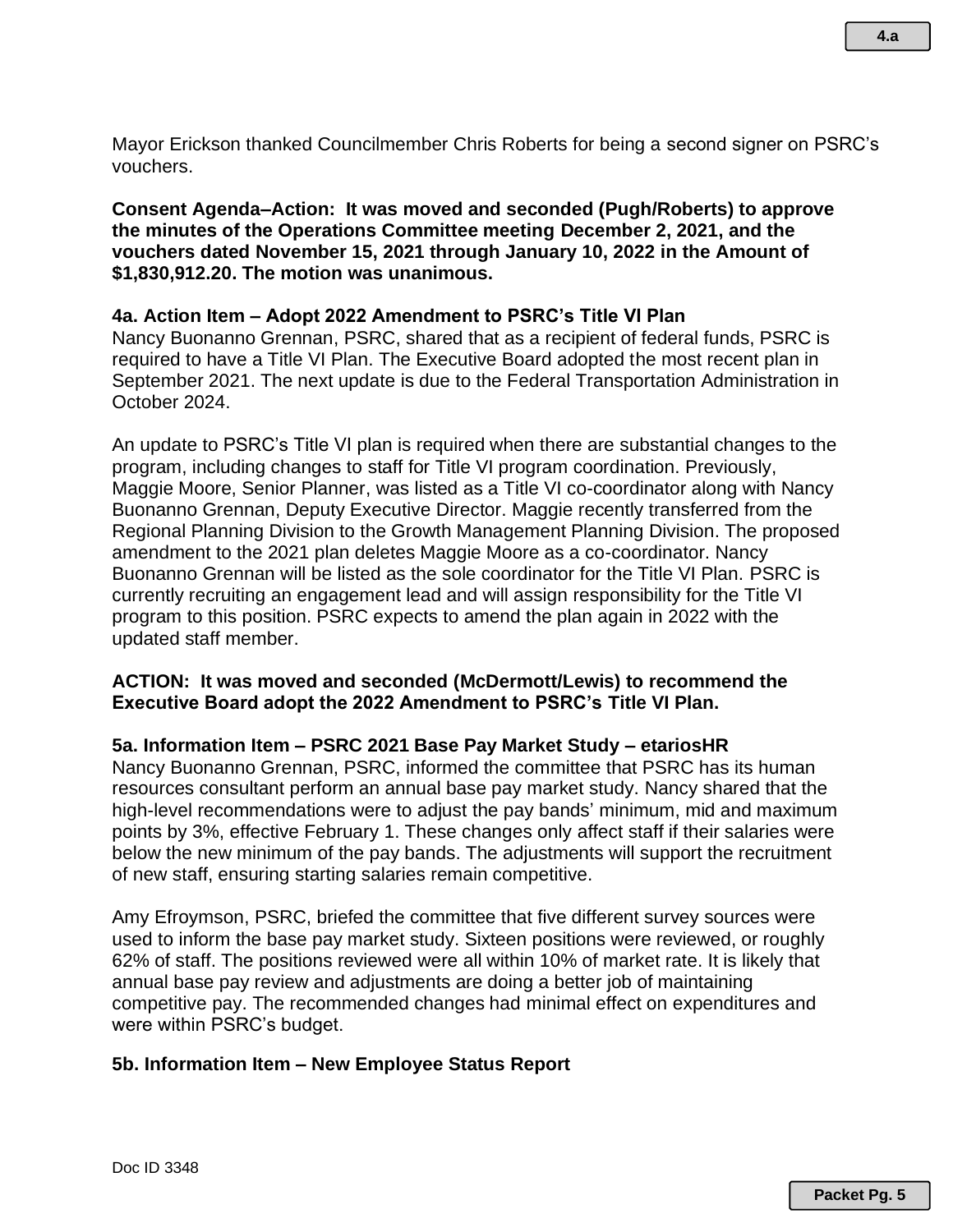Thu Le, PSRC, introduced three new PSRC Employees: Eric Clute and Eva Tourangeau in the Data Department and Michelle Stewart in the Growth Management Division.

**5c. Information Item – Monthly Budget Progress Report 5d. Information Item – Contract Status Report 5e. Information Item – Completed Contracts 5f. Information Item – Grant Status Report 5g. Information Item – 2022 Executive Board and Operations Committee Meeting Schedule**

The committee reviewed remaining monthly reports.

#### **The meeting adjourned at 9:21 a.m.**

Attachments: Operations Cmte January 27, 2022 Attendance Roster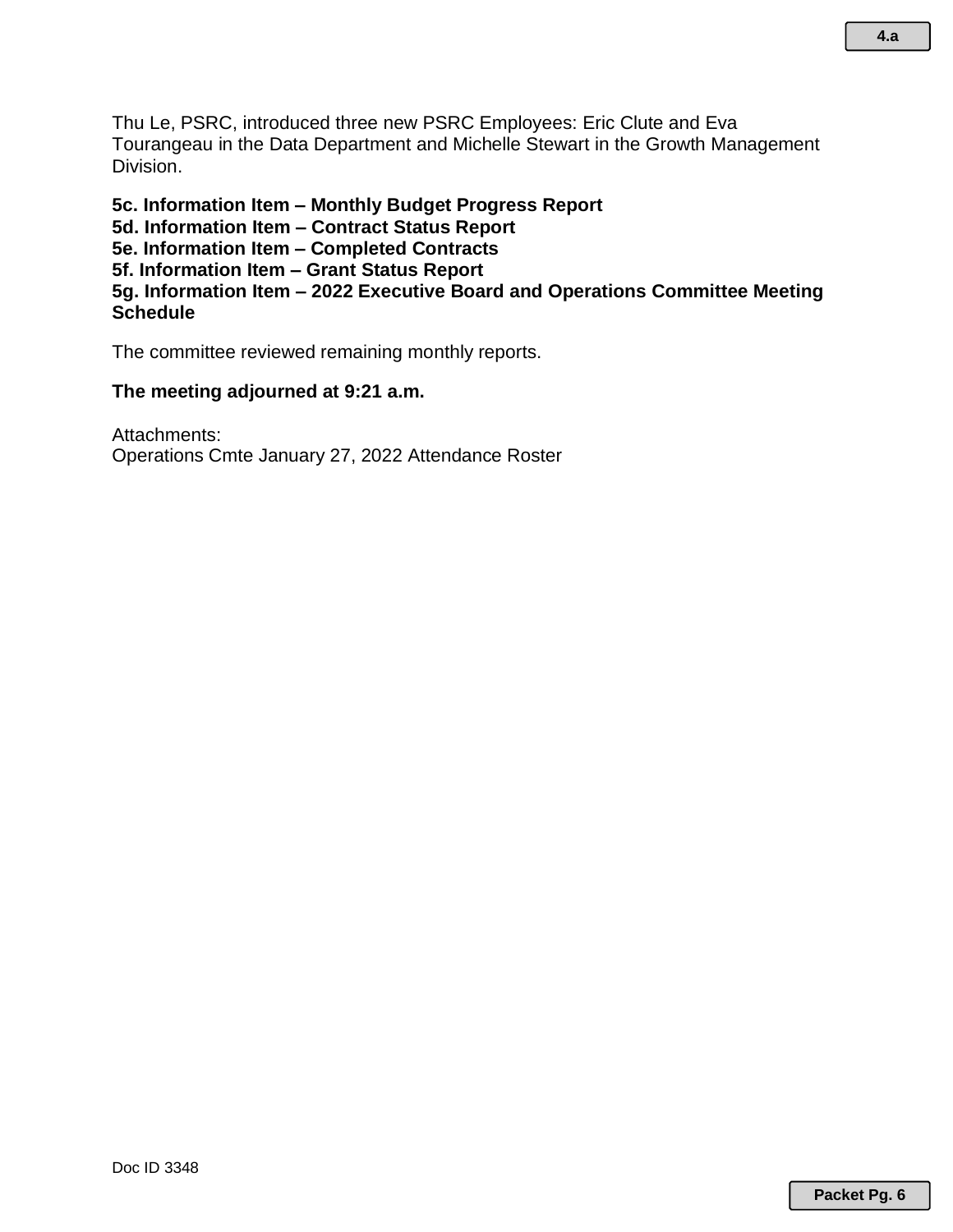## **PSRC Operations Committee January 2022**

| <b>Jurisdiction</b>                  |             | <b>Member</b>                          | <b>Attend</b> |
|--------------------------------------|-------------|----------------------------------------|---------------|
| <b>King County</b>                   |             | $\overline{2}$<br>CM Claudia Balducci  |               |
|                                      |             | <b>CM Joe McDermott</b>                | 1             |
| <b>City of Seattle</b>               | 1           | <b>CM Andrew Lewis</b>                 |               |
| <b>King County Cities/Towns</b>      | 1           | <b>CM Chris Roberts, Shoreline</b>     | 1             |
|                                      |             | MYR Dana Ralph, Kent Alt.              | 1             |
| Kitsap County & Cities/Towns         | 1           | MYR Becky Erickson, Poulsbo, Chair     |               |
|                                      |             | CM Rob Gelder, Kitsap County Alt.      |               |
| <b>Pierce County</b>                 |             | <b>CM Derek Young</b>                  |               |
|                                      |             | <b>CM Dave Morell Alt.</b>             |               |
| <b>Pierce County Cities/Towns</b>    |             | <b>Vacant Member</b>                   |               |
|                                      |             | CM Paul Bocchi, Lakewood Alt.          |               |
| <b>Snohomish County</b>              | 1           | <b>CM Sam Low</b>                      | 1             |
|                                      |             | CM Stephanie Wright Alt.               |               |
| <b>Snohomish County Cities/Towns</b> |             | MYR Barb Tolbert, Arlington            | 1             |
|                                      |             | CM Bryan Wahl, Mountlake Terrace Alt.  |               |
| Statutory Members: Ports, WSDOT,     | $\mathbf 1$ | <b>COM Hester Serebrin, WSTC</b>       | 1             |
| <b>WA Trans. Commission</b>          |             | COM Glen Bachman, Port of Everett Alt. |               |
| <b>Members</b>                       | 10          | Present                                | 9             |
|                                      |             | Quorum (5)                             | 8             |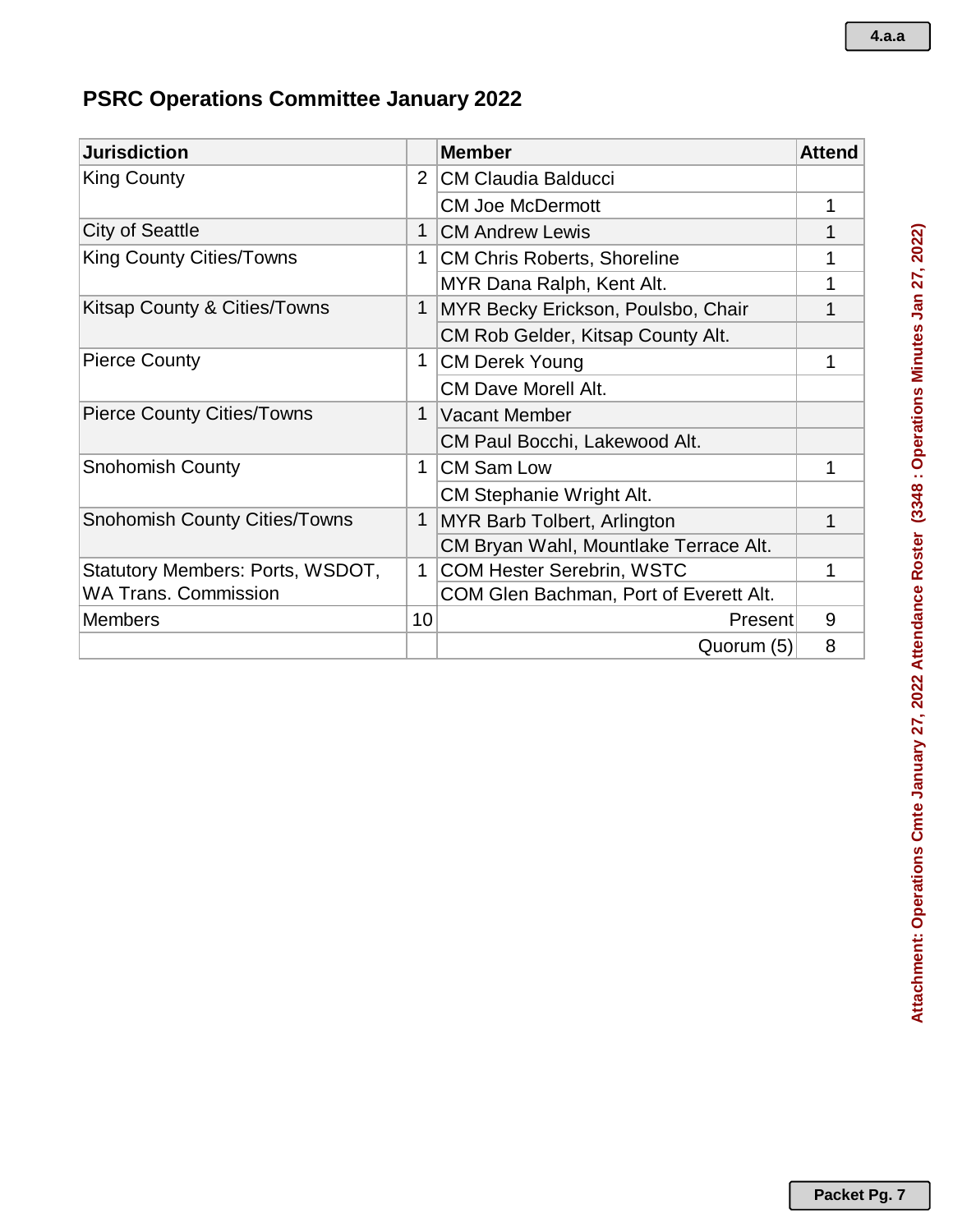

#### **CONSENT AGENDA February 17, 2022**

- **To:** Operations Committee
- **From:** Josh Brown, Executive Director
- **Subject: Approve Vouchers Dated January 15, 2022 through February 7, 2022 in the Amount of \$642,423.64**

#### **IN BRIEF**

Two representatives of the Operations Committee review and sign off on the vouchers. In accordance with RCW 42.24.080, following the Operations Committee's review, the Executive Board approves the vouchers. Because the meeting is being attended remotely, PSRC will email voucher information to 2 members of the Operations Committee for review and approval.

#### **RECOMMENDED ACTION**

Recommend the Executive Board approve the following vouchers:

| <b>REQUESTED</b>    |                       |    |               |
|---------------------|-----------------------|----|---------------|
| <b>WARRANT DATE</b> | <b>VOUCHER NUMBER</b> |    | <b>TOTALS</b> |
| 01/17/22 - 02/07/22 | AP Vouchers           |    | 293,176.64    |
| 01/15/22            | Payroll               | S. | 349,247.00    |
|                     |                       |    | 642,423.64    |

For additional information, please contact Andrew Werfelmann at 206-971-3292; email [awerfelmann@psrc.org.](mailto:awerfelmann@psrc.org)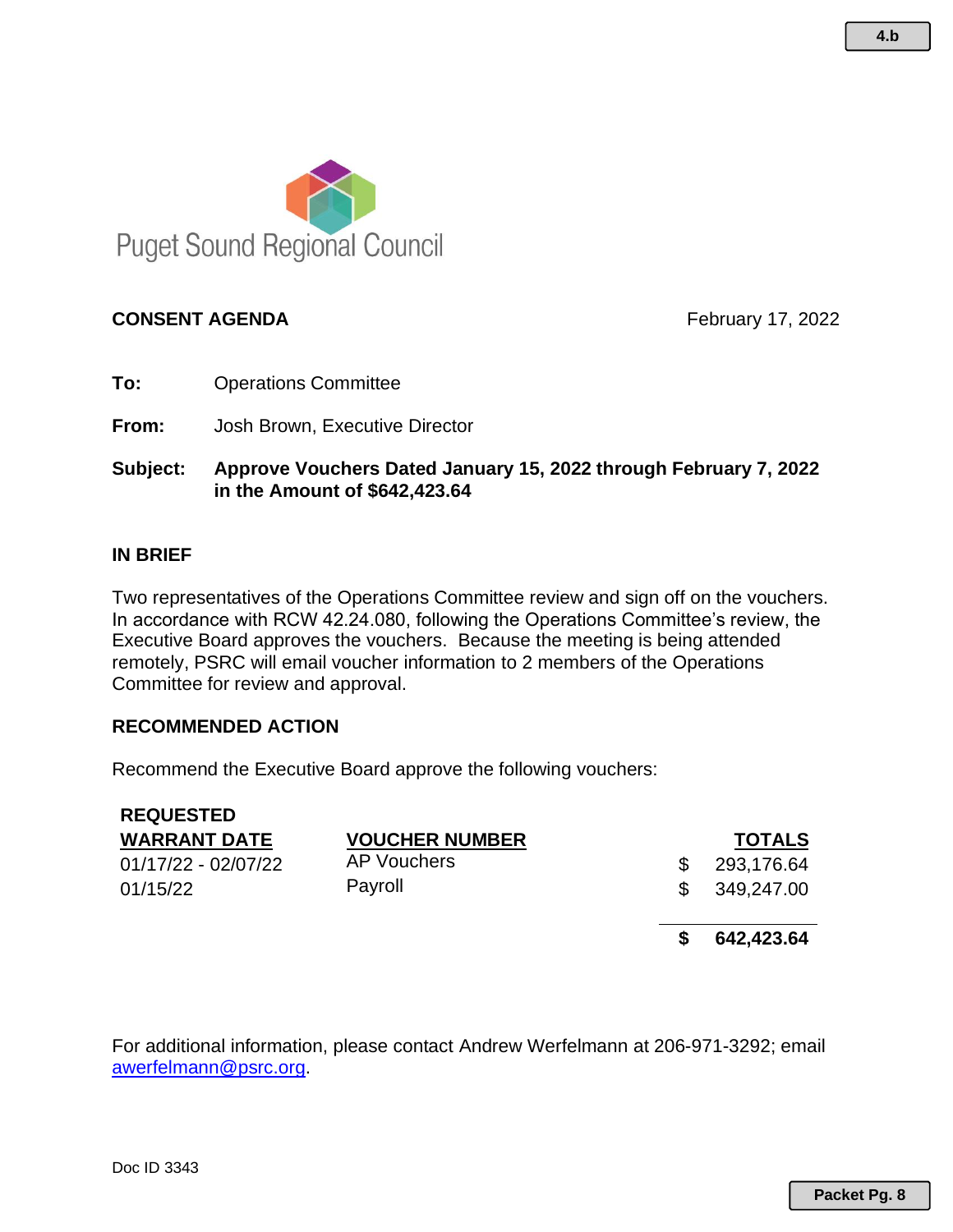

Budget as of September 2021 Amended Budget.

Percent of Year represents the amount of expenses that each department should have based on the current month of the fiscal year as it relates to the department's annual budget.

41.5% of labor, 8.9% of overall consultant budget, and 37.5% of direct budget expensed.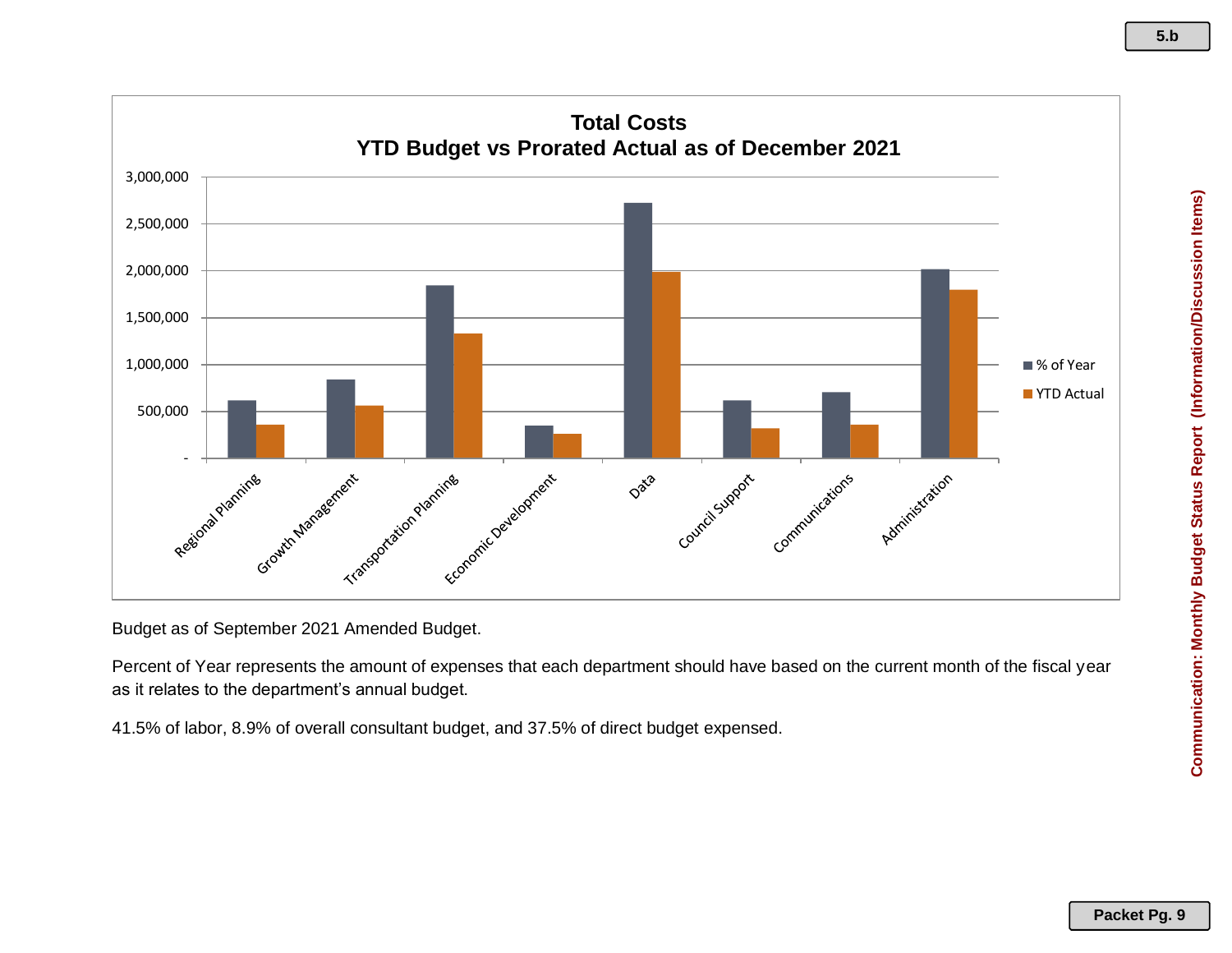#### Puget Sound Regional Council LARGE CONTRACT STATUS REPORT as of 2/10/2022

| Large contracts are those contracts having a value over \$10,000. Authorization to award a contract over \$10,000 goes before the Operation Committee for approval and their<br>recommendation to the Executive Board to authorize the Executive Director to enter into a consultant contract for a particular work project in the adopted budget. |                                                                                                                                               |                                     |                          |                               |                                            |                    |                                             |                                                 |                                                 |                                              |
|----------------------------------------------------------------------------------------------------------------------------------------------------------------------------------------------------------------------------------------------------------------------------------------------------------------------------------------------------|-----------------------------------------------------------------------------------------------------------------------------------------------|-------------------------------------|--------------------------|-------------------------------|--------------------------------------------|--------------------|---------------------------------------------|-------------------------------------------------|-------------------------------------------------|----------------------------------------------|
| Contractor                                                                                                                                                                                                                                                                                                                                         | <b>Description</b>                                                                                                                            | Project*<br>Manager                 | Board<br>Approved        | Date<br><b>Issued</b>         | % DBE/<br>WBE**                            | Contract<br>Amount | Amount<br>Paid                              | Amount<br>Remaining                             | %<br><b>Billed</b>                              | Contract<br><b>End Date</b>                  |
| <b>NEW</b><br><b>BERK</b>                                                                                                                                                                                                                                                                                                                          | <b>CARES Grant - Arts &amp; Culture Economic Recovery Strategy</b>                                                                            | Jason Thibedeau                     | 7/23/2020                | 1/18/22                       | $0\%$                                      | \$89,540           | \$0                                         | \$89,540                                        | 0%                                              | 06/30/22                                     |
| <b>AMENDED - NONE</b>                                                                                                                                                                                                                                                                                                                              |                                                                                                                                               |                                     |                          |                               |                                            |                    |                                             |                                                 |                                                 |                                              |
| <b>COMPLETED</b>                                                                                                                                                                                                                                                                                                                                   |                                                                                                                                               |                                     |                          |                               |                                            |                    |                                             |                                                 |                                                 |                                              |
| <b>BERK</b>                                                                                                                                                                                                                                                                                                                                        | Space Economy Report Update                                                                                                                   | Jason Thibedeau                     | N/A                      | 10/15/21                      | 0%                                         | \$9,860            | \$0                                         | \$9,860                                         | $0\%$                                           | 1/31/22                                      |
| <b>PROJECT SPECIFIC</b><br><b>AHBL</b>                                                                                                                                                                                                                                                                                                             | Stormwater Parks Technical Assistance                                                                                                         | Erika Harris                        | 07/23/20                 | 09/01/21                      | $0\%$                                      | \$160,000          | \$5,825                                     | \$154,175                                       | 4%                                              | 08/31/22                                     |
| Brightpath Consulting, LLC                                                                                                                                                                                                                                                                                                                         | Regional Housing Strategy Analysis and Assistance                                                                                             | Paul Inghram                        | 07/22/21                 | 11/01/21                      | $0\%$                                      | \$66,755           | \$9,800                                     | \$56,955                                        | 15%                                             | 03/30/22                                     |
| <b>CCS Global Tech</b>                                                                                                                                                                                                                                                                                                                             | On-Call Support for Trans Projects Online Applications Services                                                                               | Jennifer Barnes                     | 10/21/21                 | 01/18/22                      | $0\%$                                      | \$34,000           | \$0                                         | \$34,000                                        | $0\%$                                           | 06/30/23                                     |
| King County MOA                                                                                                                                                                                                                                                                                                                                    | Greenhouse Gas Emissions Inventory                                                                                                            | Kelly McGourty                      | 01/28/21                 | 02/24/21                      | $0\%$                                      | \$25,000           | \$10,000                                    | \$15,000                                        | 40%                                             | 12/31/22                                     |
| <b>MEF Associates</b>                                                                                                                                                                                                                                                                                                                              | <b>Workforce Recovery Planning</b>                                                                                                            | Jason Thibedeau                     | 07/23/20                 | 06/02/21                      | 0%                                         | \$119,923          | \$111,758                                   | \$8,166                                         | 93%                                             | 03/31/22                                     |
| Parametrix, Inc.                                                                                                                                                                                                                                                                                                                                   | Regional Transportation Plan SEPA Addendum                                                                                                    | Erika Harris                        | 12/03/20                 | 10/25/21                      | $0\%$                                      | \$23,819           | \$0                                         | \$23,819                                        | 0%                                              | 05/31/22                                     |
| <b>Resource Systems Group</b>                                                                                                                                                                                                                                                                                                                      | 2017 Puget Sound Regional Household Survey Program - Wave 3                                                                                   | Brian Lee & Suzanne<br>Childress    | 12/03/20                 | 01/15/21                      | 0%                                         | \$350,000          | \$278,007                                   | \$71,993                                        | 79%                                             | 03/31/22                                     |
| Seitel Systems                                                                                                                                                                                                                                                                                                                                     | Information Systems and Network Support Services                                                                                              | Kathryn Johnson                     | 05/27/21                 | 07/01/21                      | $0\%$                                      | \$90,000           | \$23,924                                    | \$66,076                                        | 27%                                             | 06/30/23                                     |
| Upanup Studios, Inc.                                                                                                                                                                                                                                                                                                                               | Website Redesign                                                                                                                              | Carolyn Downs                       | 05/27/21                 | 01/10/22                      | $0\%$                                      | \$80,000           | \$4,437                                     | \$75,563                                        | 6%                                              | 09/30/22                                     |
| The Vida Agency                                                                                                                                                                                                                                                                                                                                    | Regional Transportation Plan Engagement                                                                                                       | Ben Bakkenta                        | 12/03/20                 | 10/01/21                      | 0%                                         | \$40,000           | \$24,947                                    | \$15,053                                        | 62%                                             | 03/30/22                                     |
| <b>ON-CALL</b><br>Cascadia Law Group                                                                                                                                                                                                                                                                                                               | On-Call Legal Services                                                                                                                        | Nancy Buonanno Grennan              | 06/27/19                 | 01/02/20                      | $0\%$                                      | \$260,000          | \$204,017                                   | \$55,983                                        | 78%                                             | 12/31/22                                     |
| Francis & Company                                                                                                                                                                                                                                                                                                                                  | <b>On-Call Financial Services</b>                                                                                                             | Lili Mayer                          | 06/27/19                 | 03/02/20                      | 100%                                       | \$95,000           | \$23,053                                    | \$71,948                                        | 24%                                             | 02/28/23                                     |
| Etairos HR                                                                                                                                                                                                                                                                                                                                         | On-Call Human Resources Services                                                                                                              | Thu le                              | 05/27/21                 | 09/15/21                      | 100%                                       | \$40,000           | \$7,270                                     | \$32,730                                        | 18%                                             | 06/30/23                                     |
| Sebris Busto James                                                                                                                                                                                                                                                                                                                                 | <b>On-Call Legal Services</b>                                                                                                                 | Nancy Buonanno Grennan              | 06/27/19                 | 01/02/20                      | $0\%$                                      | \$15,000           | \$6,520                                     | \$8,480                                         | 43%                                             | 12/31/22                                     |
|                                                                                                                                                                                                                                                                                                                                                    |                                                                                                                                               |                                     |                          |                               | <b>TOTAL</b>                               | \$1,498,897        | \$709,558                                   | \$789,339                                       |                                                 |                                              |
| <b>Staff Directory</b><br>** Percentage of DBE/WBE as certified by Washington State<br>Have not been invoiced as of the date of this report                                                                                                                                                                                                        |                                                                                                                                               |                                     |                          |                               |                                            |                    |                                             |                                                 |                                                 |                                              |
| <b>Operating Leases</b>                                                                                                                                                                                                                                                                                                                            | <b>Description</b>                                                                                                                            |                                     | FY 2016                  | FY 2017                       | <b>Minimum Annual Payments:</b><br>FY 2018 | <b>FY 2019</b>     | FY 2020                                     | <b>Thereafter</b>                               | <b>Totals</b>                                   | Contract<br><b>End Date</b>                  |
| <b>Copiers NorthWest Copier Lease</b><br>Granicus Web Streaming<br>Tempest Technologies, Inc.<br><b>Waterfront Holdings</b>                                                                                                                                                                                                                        | 36 months beginning November 2020<br>36 months beginning June 2019<br>36 months beginning April 2020<br>Office Lease - Amended March 21, 2012 |                                     |                          | \$872,603 \$899,801 \$926,999 |                                            | \$954,197          | \$8,802<br>\$17,968<br>\$1,207<br>\$981,576 | \$3,940<br>\$28,990<br>\$15,298<br>3% inc. yrly | \$12,742<br>\$46,958<br>\$16,505<br>\$9,655,290 | 10/31/23<br>05/31/22<br>03/31/23<br>05/31/24 |
|                                                                                                                                                                                                                                                                                                                                                    | Small contracts are those contracts having a value \$10,000 and under. Authorization from the Operation Committee is not needed for approval. | <b>Small Contract Status Report</b> |                          |                               |                                            |                    |                                             |                                                 |                                                 |                                              |
| Contractor                                                                                                                                                                                                                                                                                                                                         | <b>Description</b>                                                                                                                            | Project<br>Manager                  | <b>Board</b><br>Approved | Date<br><b>Issued</b>         | % DBE/<br>WBE*                             | Contract<br>Amount | Amount<br>Paid                              | Amount<br>Remaining                             | %<br><b>Billed</b>                              | Contract<br>End Date                         |

**5.c**

**Packet Pg. 10**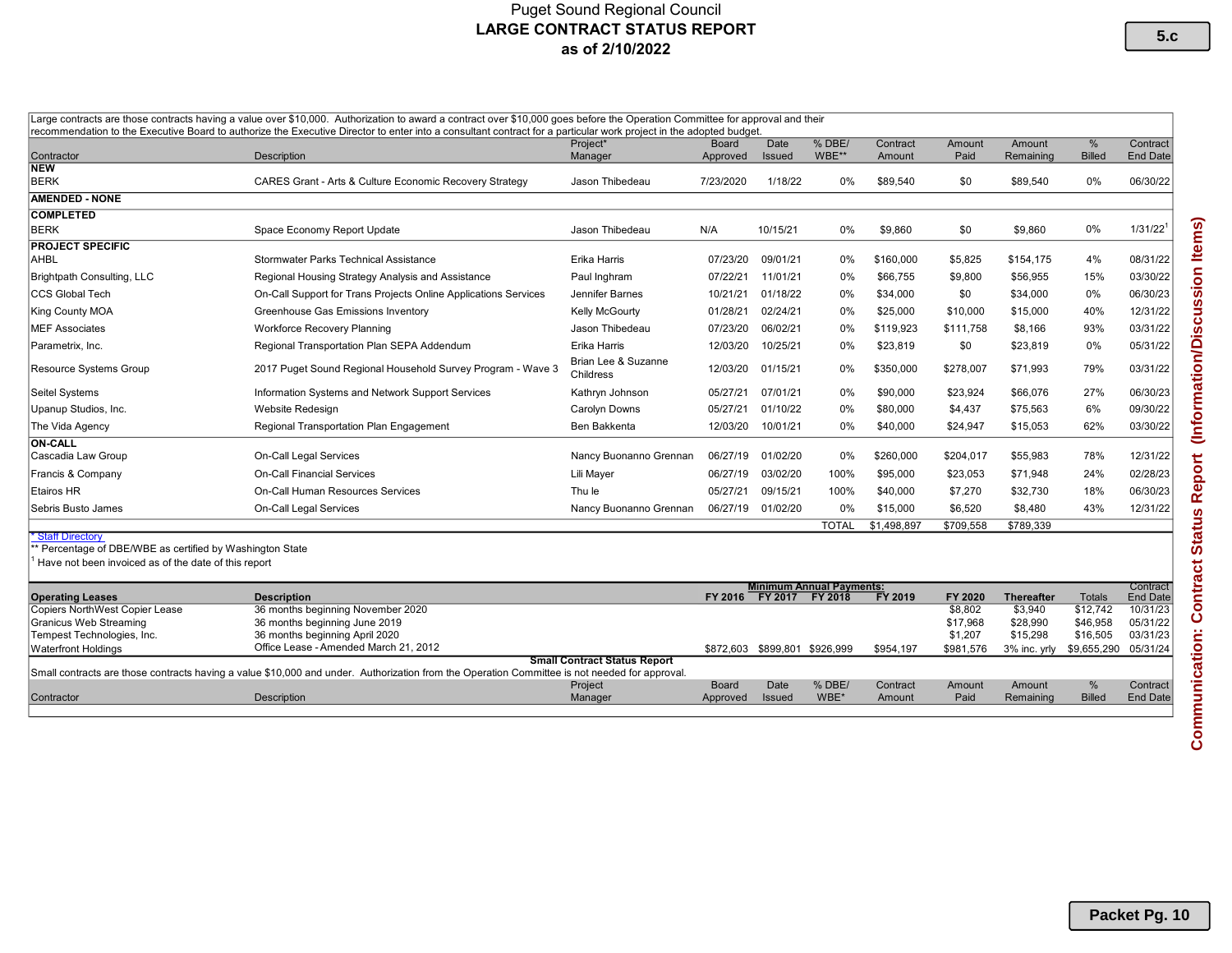#### Puget Sound Regional Council COMPLETED CONTRACTS REPORT (since July 1, 2019) as of 2/10/2022

|                                                |                                                                       |                          |                                     | <b>Board</b> | <b>Date</b>      | Contract                         | Amount    |                 |
|------------------------------------------------|-----------------------------------------------------------------------|--------------------------|-------------------------------------|--------------|------------------|----------------------------------|-----------|-----------------|
| Contractor*                                    | <b>Description</b>                                                    | <b>Project Manager</b>   | <b>Contract # Auth. Date Issued</b> |              |                  | Amount                           | Paid      | <b>End Date</b> |
| AMPO                                           | Travel Model Software Development Cooperative                         | Craig Helmann            | 2016-21                             | 12/15/16     |                  | 12/22/16 \$175,000               | \$175,000 | 12/31/21        |
| The Vida Agency                                | Regional Housing Strategy Engagement                                  | Laura Benjamin           | 2021-01                             | 10/22/20     |                  | 12/14/20 \$40,000                | \$36,623  | 12/31/21        |
| Avitus Group                                   | On-Call Human Resources Services                                      | Thu Le                   | 2018-03                             | 06/22/17     | 12/1/17          | \$85,000                         | \$58,551  | 10/31/21        |
| PRR, Inc.                                      | <b>Regional Transportation Plan Public Opinion Surveys</b>            | Ben Bakkenta             | 2016-081                            | 12/3/20      |                  | 01/19/21 \$130,000               | \$130,000 | 09/30/21        |
| WSP. USA                                       | Regional Aviation Baseline Study                                      | Ben Bakkenta             | 2019-01                             | 07/26/18     | 10/1/18          | \$1,570,923 \$1,449,964 06/30/21 |           |                 |
| Datalere                                       | Database Design Support Services                                      | Chris Peak               | 2019-02                             | 12/6/18      |                  | 05/20/19 \$75.000                | \$43,236  | 06/30/21        |
| Seitel Systems                                 | Information Systems and Network Support Services                      | Kathryn Johnson          | 2017-08                             | 03/23/17     | 05/1/17          | \$158,000                        | \$150,513 | 06/30/21        |
| VisionSnap, Inc.                               | Upgrades and On-Call Support for Transportation                       | Chris Peak               | 2018-04                             | 09/28/17     | 01/8/18          | \$31.200                         | \$30,840  | 06/30/21        |
|                                                | Projects Online Application Services                                  |                          |                                     |              |                  |                                  |           |                 |
| <b>KPFF</b>                                    | Puget Sound Region Passenger-Only Ferry Study                         | <b>Gil Cerise</b>        | 2020-01                             | 07/25/19     |                  | 12/16/19 \$330.000               | \$330,000 | 01/31/21        |
| Parametrix, Inc.                               | VISION 2050 SEPA Consulting Services                                  | Erika Harris             | 2018-07                             | 12/07/17     |                  | 04/16/18 \$150,000               | \$149,951 | 07/13/20        |
| Resource Systems Group                         | 2017 Puget Sound Regional Household Survey Program - Wave : Brian Lee |                          | 2017-04                             | 03/22/18     |                  | 12/01/18 \$453.716               | \$453,340 | 03/31/20        |
| Francis & Company                              | <b>On-Call Financial Services</b>                                     | Diana Lauderbach 2016-06 |                                     | 05/28/15     |                  | 07/01/15 \$120,000               | \$102,114 | 02/28/20        |
| Cascadia Law Group_                            | On-Call Legal Services                                                | Mark Gulbranson          | 2016-03                             | 05/28/15     |                  | 07/01/15 \$145,000               | \$128,825 | 12/31/19        |
| lSebris Busto James                            | On-Call Legal Services                                                | Mark Gulbranson          | 2016-05                             | 05/28/15     |                  | 07/01/15 \$23,000                | \$13,202  | 12/31/19        |
| Envirolssues                                   | VISION 2050 Draft Plan Outreach                                       | <b>Rick Olson</b>        | 2016-092                            | 06/22/17     |                  | 02/01/19 \$44.500                | \$40,875  | 12/31/19        |
| Cocker Fennessy                                | VISION 2050 Op-Ed Support                                             | <b>Rick Olson</b>        | 2016-07                             | na           | 07/01/19 \$8.380 |                                  | \$7,473   | 09/30/19        |
| MAKERS                                         | Social Equity Technical Support                                       | <b>Ben Bakkenta</b>      | 2018-06                             | 10/26/17     |                  | 04/02/18 \$30,000                | \$29,930  | 12/31/19        |
| Contract summary report available upon request |                                                                       |                          |                                     |              |                  |                                  |           |                 |